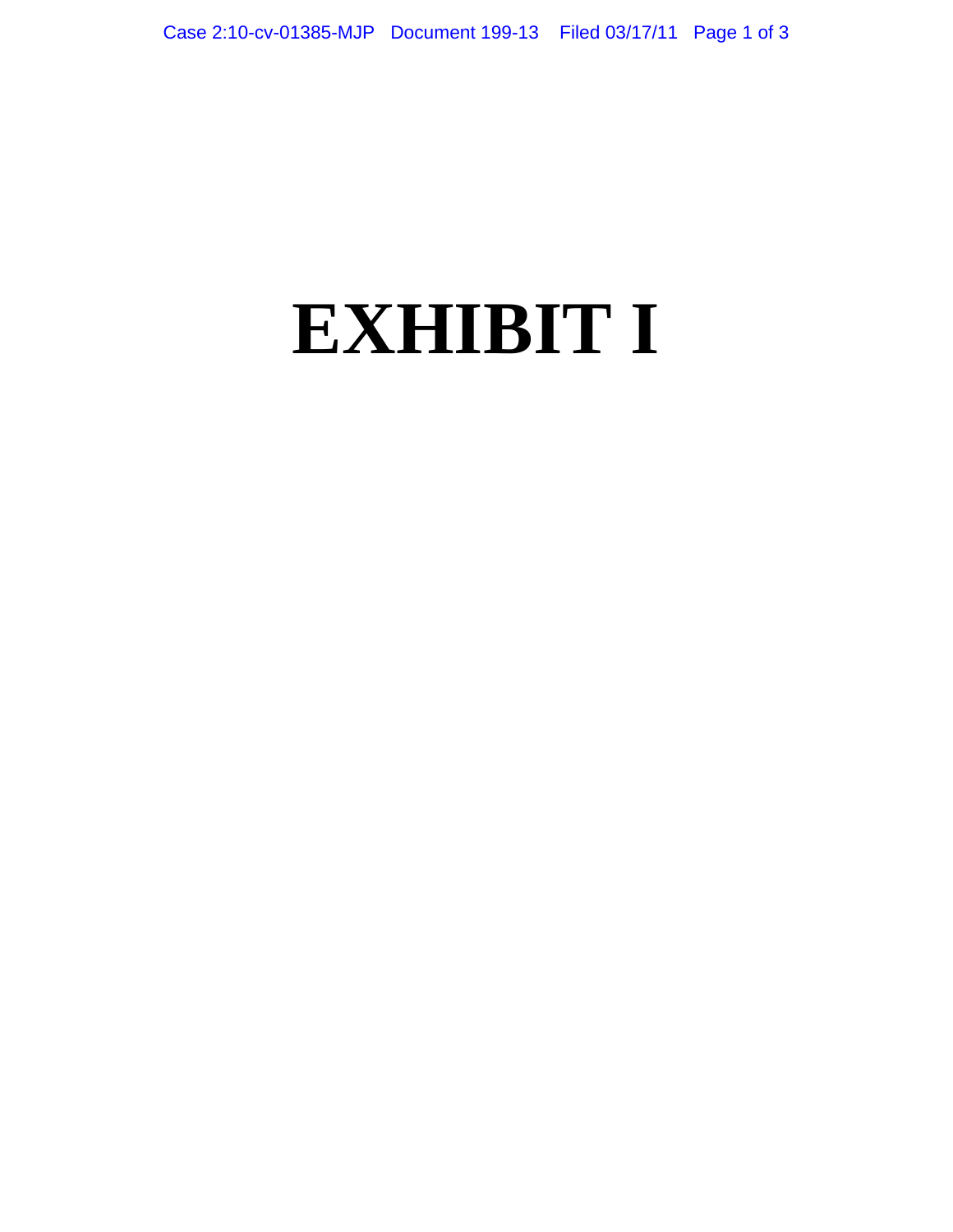UNITED STATES PATENT AND TRADEMARK OFFICE

| <b>Commissioner for Patents</b>           |
|-------------------------------------------|
| United States Patent and Trademark Office |
| P.O. Box 1450                             |
| Alexandria, VA 22313-1450                 |
| www.uspto.gov                             |

## *Ex Parte* Reexamination Filing Data - December 31, 2010

|    | a. By patent owner<br>b. By other member of public<br>c. By order of Commissioner                   | 3715<br>7331<br>165         | 33%<br>66%<br>1%        |  |  |  |
|----|-----------------------------------------------------------------------------------------------------|-----------------------------|-------------------------|--|--|--|
| 2. | Number of filings by discipline                                                                     |                             |                         |  |  |  |
|    | a. Chemical Operation<br>b. Electrical Operation<br>c. Mechanical Operation<br>Design Patents<br>d. | 3104<br>4106<br>3824<br>177 | 28%<br>37%<br>34%<br>1% |  |  |  |

## 3. Annual *Ex Parte* Reexam Filings

|    | Fiscal Yr. No. |                               | Fiscal Yr.   | No.        | Fiscal Yr.   | No.        | Fiscal Yr.   | No.        |  |
|----|----------------|-------------------------------|--------------|------------|--------------|------------|--------------|------------|--|
|    | 1981           | $78(3 \text{ mos.})$          | 1989         | 243        | 1997         | 376        | 2005         | 524        |  |
|    | 1982<br>1983   | 187                           | 1990         | 297        | 1998         | 350        | 2006         | 511<br>643 |  |
|    | 1984           | 186<br>189                    | 1991<br>1992 | 307<br>392 | 1999<br>2000 | 385<br>318 | 2007<br>2008 | 680        |  |
|    | 1985           | 230                           | 1993         | 359        | 2001         | 296        | 2009         | 658        |  |
|    | 1986           | 232                           | 1994         | 379        | 2002         | 272        | 2010         | 780        |  |
|    | 1987           | 240                           | 1995         | 392        | 2003         | 392        | 2011YTD      | 188        |  |
|    | 1988           | 268                           | 1996         | 418        | 2004         | 441        |              |            |  |
| 4. |                |                               |              |            |              |            |              |            |  |
| 5. |                |                               |              |            |              |            |              |            |  |
|    | a.             |                               |              |            |              |            |              |            |  |
|    | (1)            | By examiner                   |              |            |              |            | 9720         |            |  |
|    |                | By Director (on petition)     |              |            |              |            | 115          |            |  |
|    | b.             |                               |              |            |              |            |              |            |  |
|    | (1)            | By examiner<br>Reexam vacated |              |            |              |            | 835<br>35    |            |  |
|    |                |                               |              |            |              |            |              |            |  |

<span id="page-1-0"></span> $\frac{1}{1}$ <sup>1</sup>Of the requests received in FY 2011, 7 requests have not yet been accorded a filing date, and preprocessing of 6 requests was terminated for failure to comply with the requirements of 37 CFR 1.510. See Clarification of Filing Date Requirements for *Ex Parte* and *Inter Partes* Reexamination Proceedings, Final Rule, 71 Fed. Reg. 44219 (August 4, 2006).